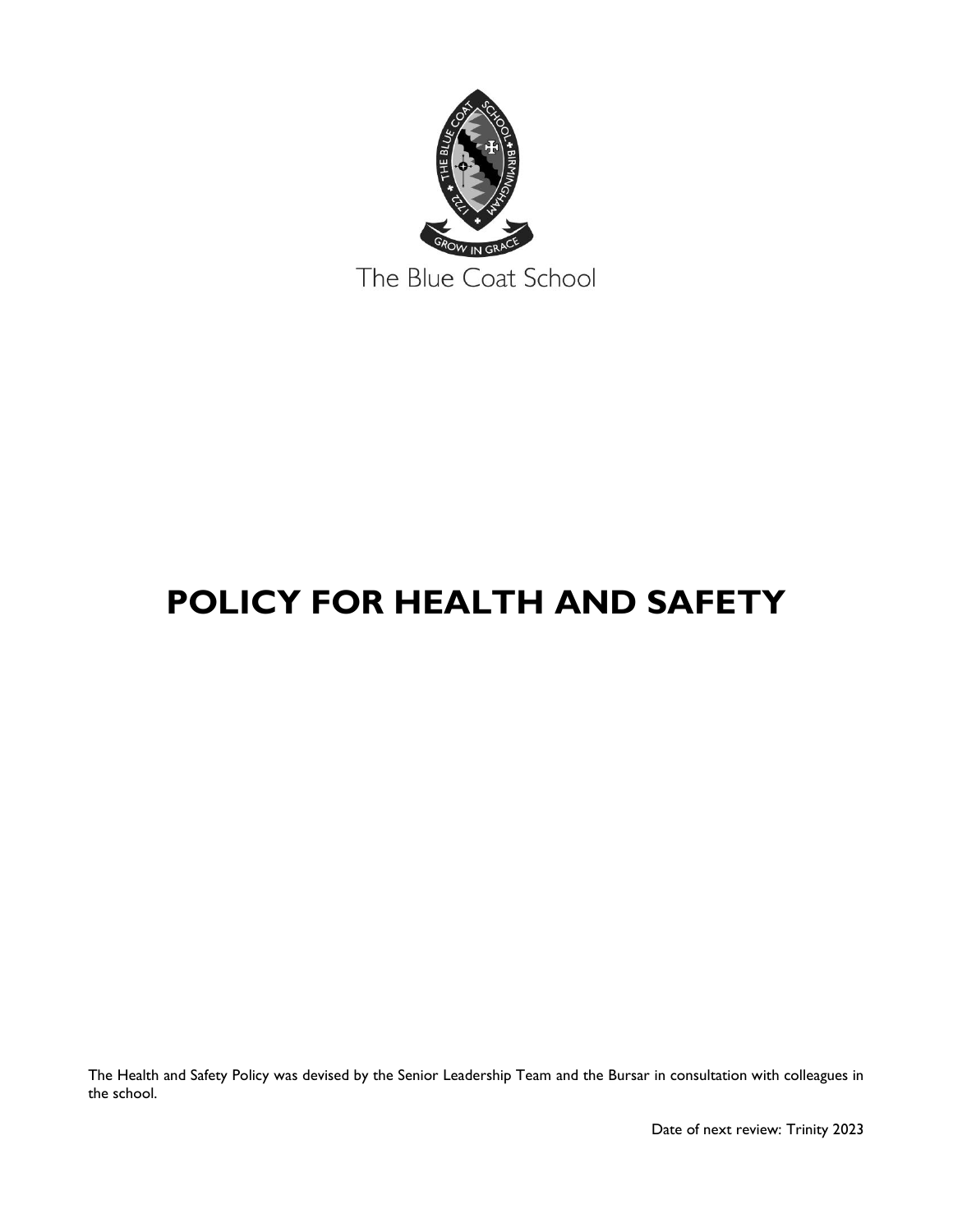# **The Blue Coat School Birmingham Ltd**

## **HEALTH AND SAFETY POLICY**

## **CONTENTS**

| $\mathbf{I}$            | Aims                   |    |
|-------------------------|------------------------|----|
| $\overline{2}$          | Organisation           | 4  |
| $\overline{\mathbf{3}}$ | Responsibilities       | 4  |
| 4                       | Structure              | 6  |
| $5\overline{)}$         | Methods and Procedures |    |
| 6                       | Monitoring and Review  | 16 |

**`**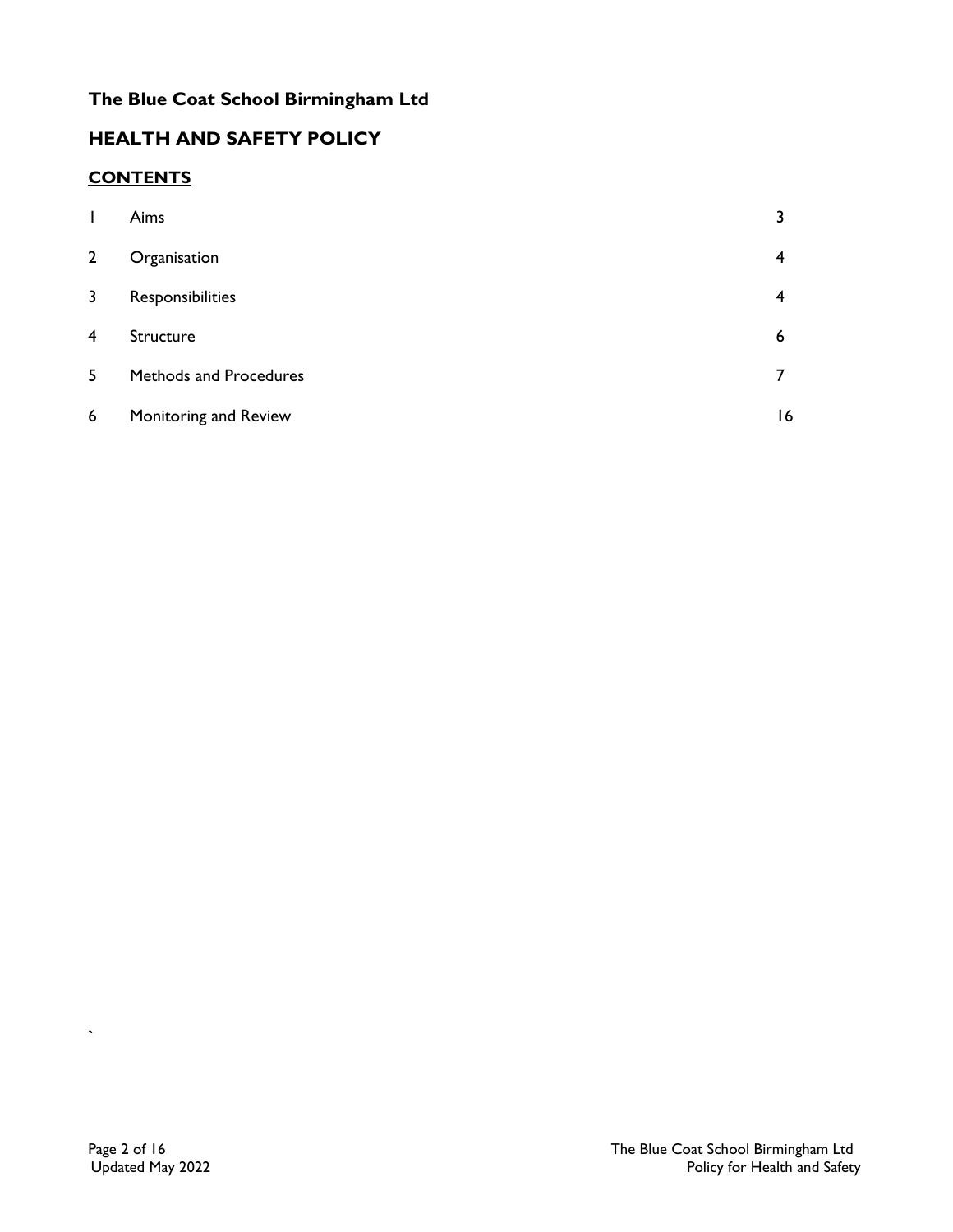## **The Blue Coat School Birmingham Limited**

## **HEALTH AND SAFETY POLICY**

## **1. AIMS**

## **1.1**

The Board of Governors and Headmaster are fully aware of their responsibilities under the Health and Safety at Work Act 1974 and other Health and Safety legislation relevant to the School's operation. In order to meet these responsibilities, they regard health and safety to be of paramount importance and give it the highest priority.

## **1.2**

The aim of the Health and Safety Policy is to ensure that procedures are in place to minimise risks to the health and safety of the pupils, staff and others affected by the School's activities, by identifying and then controlling hazards.

## **1.3**

The Headmaster, assisted by the Bursar, will provide a positive lead in promoting health and safety activities, using the best available knowledge and methods and whatever resources are necessary to achieve the required standards.

## **1.4**

The Board of Governors and Headmaster are committed to ensuring that all members of staff can contribute to the development of the Health and Safety Policy and procedures.

## **1.5**

Staff are under a legal obligation to co-operate fully in health and safety matters by ensuring that all areas are safe for themselves and others. They are also required to act in a safe way themselves, use the protective equipment provided, follow the health and safety rules, regulations and requirements and report any hazardous conditions to their Head of Department, the Bursar or Headmaster.

## **1.6**

This Policy has regard to the non-statutory DfE guidance: Health and Safety: Responsibilities and duties for [Schools](https://www.gov.uk/government/publications/health-and-safety-advice-for-schools/responsibilities-and-duties-for-schools) (2022).

## **1.7**

This Policy has regard to all DfE Guidance, UK Health Security Agency Guidance and any other relevant guidance in relation to COVID-19. It should be read in conjunction with the COVID-19 Policy and the COVID-19 Risk Assessment, both of which are updated as required by any new guidance. The COVID-19 Policy and associated Risk Assessment set out the additional health and safety measures to be implemented to comply with current guidance and to mitigate against infection in the school community as far as possible.

## **1.8**

The Blue Coat School Health and Safety Policy applies to all children in the school including those in the Early Years Foundation Stage (Nursery and Reception).

## **1.9**

The Blue Coat School Health and Safety Policy is available for parents on the school website and in Main Reception and the Pre-Prep Office.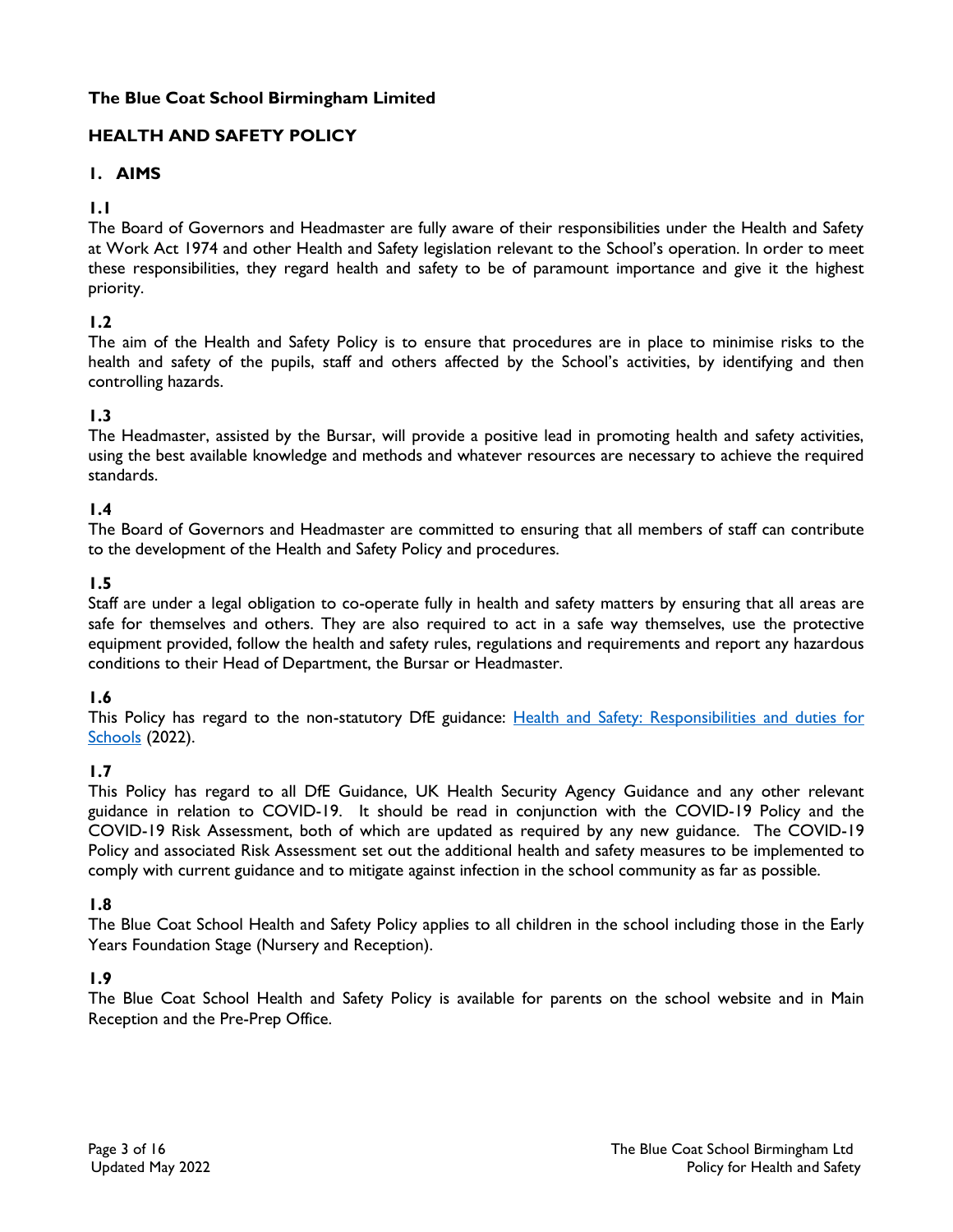## **2. ORGANISATION**

## **2.1**

The overall responsibility for health and safety in the school resides jointly with the Chair of the Governors and the Headmaster. However, the comprehensive oversight and day-to-day management of health and safety is the responsibility of the Bursar who is the competent person. The Bursar has the necessary skills, knowledge and experience to give guidance about managing the health and safety risks at the School.

## **2.2**

The Governing Body has established a committee, which is responsible for monitoring all aspects of health and safety within the School. This committee meets at least once each term and is chaired by a Governor. The committee Chair will report to the Governing Body at the main Governors' meeting each term.

The members of the Safeguarding, Health and Safety Committee are:

| • A School Governor (Chair)<br>• At least two further School Governors | $\bullet$ Main Designated Safeguarding Lead<br>$\bullet$ Head of Prep |
|------------------------------------------------------------------------|-----------------------------------------------------------------------|
| $\bullet$ Headmaster                                                   | <b>Estates and Compliance Manager</b>                                 |
| <b>Bursar</b>                                                          |                                                                       |

## **3. RESPONSIBILITIES**

## **3.1. The Board of Governors**

## **3.1.1**

The Board of Governors will ensure that the workplace is safe for pupils, staff and for visitors, that the school is a safe environment for learning and working, and that the school satisfactorily meets all health and safety standards. Health and safety is a standing agenda item for all meetings of the Board of Governors including all sub-committees.

## **3.1.2**

The Board of Governors will ensure that there is effective communication on all health and safety matters and that adequate training is provided for staff.

## **3.2. Headmaster**

The responsibilities of the Headmaster are to:

- Ensure that there is an effective Policy for Health and Safety within the school and will be directly responsible for the establishment and effectiveness of that programme.
- Periodically appraise the effectiveness of the Policy and ensure that any necessary changes are made.
- Ensure that adequate staff, funds and materials are provided to meet the requirements of the Health and Safety at Work Act 1974 and subsequent Health and Safety legislation.
- Ensure that responsibilities are properly assigned and accepted at all levels.
- Take direct interest in the health and safety programme and support all persons carrying it out.
- Ensure that all areas of the school are inspected, from a health and safety point of view, at least once per term.
- Review the Bursar's reports and take action where appropriate.
- Ensure that all Teaching Staff have adequate training for the tasks that they are required to perform, including the compilation of risk assessments.
- Ensure that all Staff have read and understood the Health and Safety Policy either in its entirety or the sections relevant to them.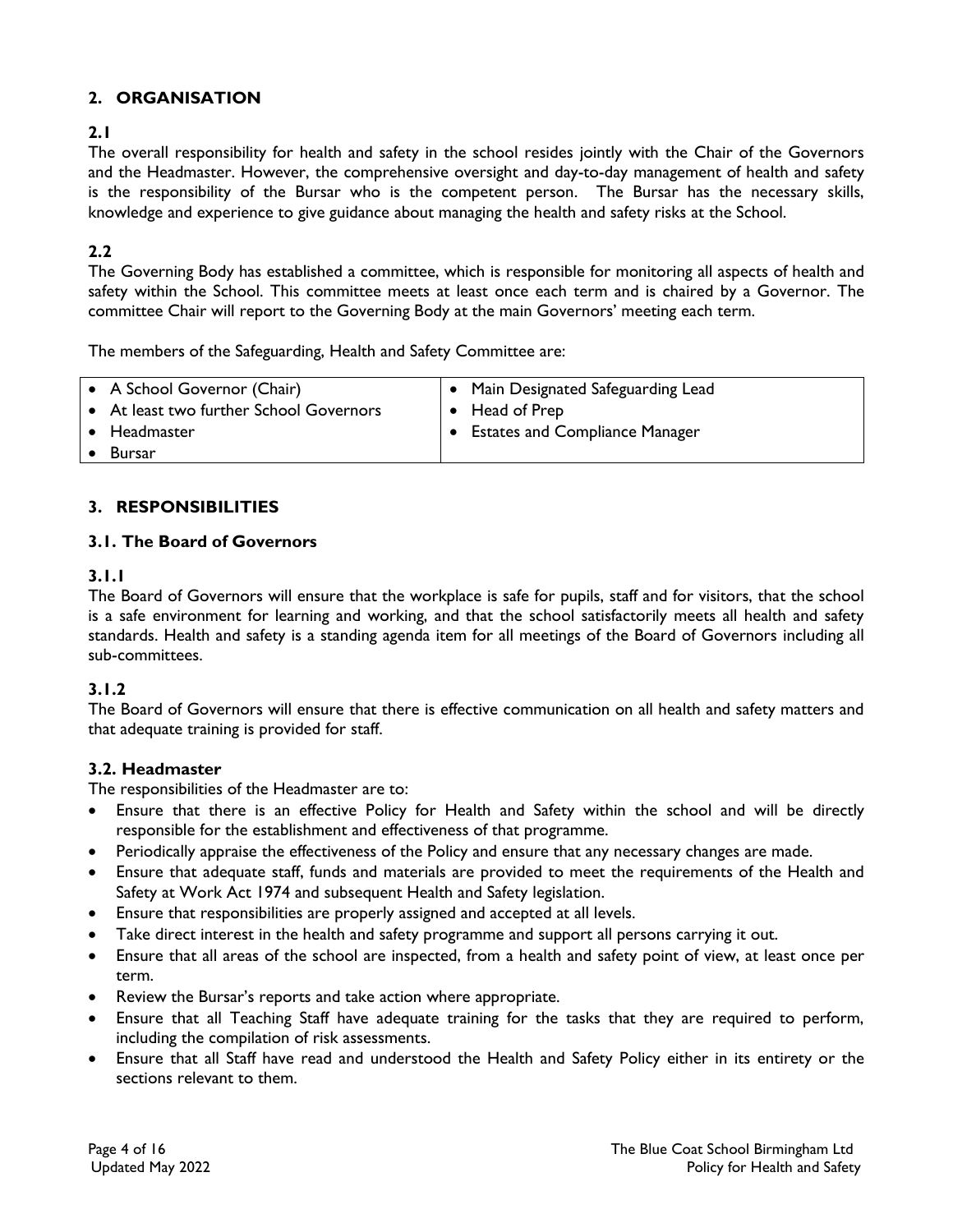## **3.3. Bursar**

The Bursar is the 'Competent person' for The Blue Coat School. The responsibilities of the Bursar are to:

- Assist the Headmaster in ensuring that there is an effective Policy for Health and Safety within the school and monitor its implementation.
- Keep abreast of any changes to Statutory Instruments and Regulations as issued from time to time and inform the Board of Governors and Headmaster as appropriate.
- Take responsibility for the day-to-day implementation of the school's health and safety arrangements.
- Draw up safe methods and procedures, written where appropriate.
- Ensure that personnel working under the Bursar's control have adequate training, have read and understood the Health and Safety Policy and have received induction training where appropriate.
- Ensure that all plant and equipment, both mechanical and electrical, is maintained and/or tested regularly and that adequate records are kept.
- Ensure that any piece of plant or equipment found to be defective is immobilised until such time as a repair can be effected.
- Supervise the school health and safety programme including scheduling testing, reviews and planning work.
- Inspect plant and equipment, when carrying out an audit of the school, to ensure that it is safe and being operated correctly.
- Be responsible for the control of contractors within the grounds and ensure that they are familiar with the Health and Safety Policy, and have the relevant insurances etc in place
- Monitor the effectiveness of the implementation of the Health and Safety Policy.
- Report to the Headmaster concerning health and safety matters, making recommendations as necessary.
- Provide a report (at least termly) for the Governing Body and Headmaster.
- Assist in investigating all accidents and dangerous occurrences and recommend corrective action as necessary.
- Inspect all new plant, building and equipment for potential hazards, when carrying out an audit of the school, in conjunction with the Headmaster.
- Ensure that all areas of the school are inspected from a health and safety point of view once per term.
- Undertake assessments under the Control of Substances Hazardous to Health (COSHH) Regulations 2004, the Management of Health and Safety at Work Regulations 1999 and other regulations as appropriate, calling in experts in specific fields as necessary.

## **3.4. Head of Pre-Prep, Head of Prep and Deputy Headteachers**

The responsibilities of the Head of Pre-Prep, Head of Prep, Deputy Head Prep, and Deputy Head Pre-Prep are to:

- Ensure that they are familiar with the Health and Safety Policy.
- Ensure that responsibilities are properly assigned and accepted at all times.
- Assist the Headmaster in ensuring that all areas of the school are inspected, from a health and safety point of view, once per term.
- Assist the Headmaster in ensuring that all Teaching Staff have adequate training for the tasks that they are required to perform.
- Assist the Headmaster in ensuring that all Staff have read and understood the Health and Safety Policy, either in its entirety or the sections relevant to them.

## **3.5. Heads of Department/Faculty Leaders (Prep)**

The responsibilities of the Heads of Department/Faculty Leaders are to:

- Fully familiarise themselves with the Health and Safety Policy
- Draw up safe methods and procedures, written where appropriate, for operations within their department.
- Ensure that staff in their department are aware of the need to check classrooms / teaching areas for health and safety issues.
- Ensure that all equipment has been safety checked before it is used by any person.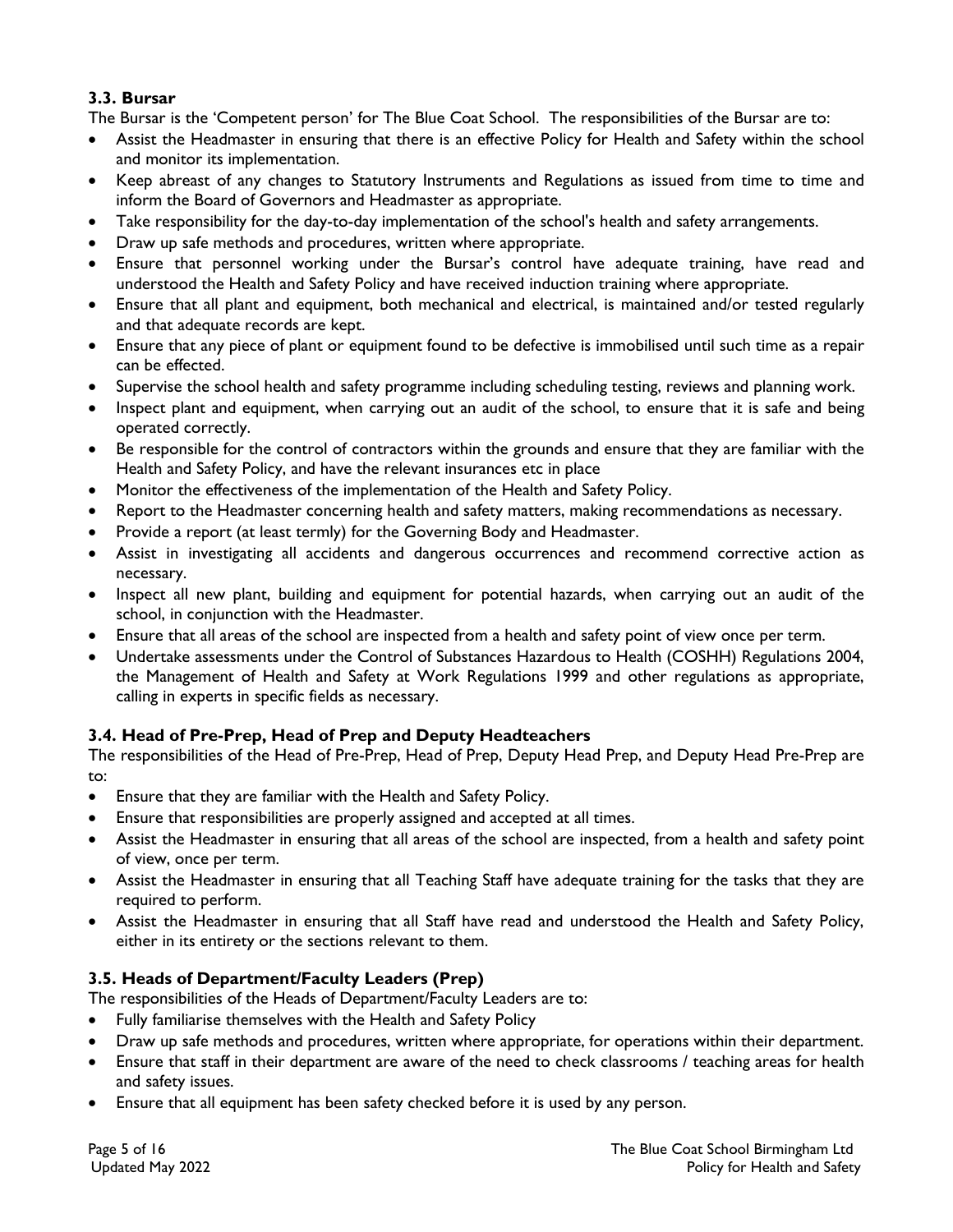- Ensure that all department staff are aware that protective equipment is used at all times, where appropriate.
- Ensure that any hazardous or dangerous conditions or situations are reported to the Bursar or Headmaster without delay.
- Endeavour to ensure the health, safety and welfare for all persons within their control.

## **3.6. Teaching Staff**

The responsibilities of the Teaching Staff are to:

- Fully familiarise themselves with the Health and Safety Policy.
- Ensure that all safe methods and procedures are followed at all times.
- Ensure that all classroom/work areas are safe before they are used by any person.
- Ensure that all equipment is safe before it is used by any person.
- Ensure that protective equipment is used at all times, where appropriate.
- Ensure that any hazardous or dangerous conditions or situation are reported to the Bursar or Headmaster without delay.
- At all times, endeavour to ensure the health, safety and welfare for all persons within their control.

## **3.7. All Staff**

The responsibilities of all staff are to:

- Make themselves familiar with the Health and Safety Policy, especially the sections relevant to themselves and those for whom they are responsible, including pupils.
- Observe health and safety rules at all times.
- Ensure that activities are carried out in accordance with training and instructions.
- Conform to all advice given by the Competent Person (Bursar) and instructions of others with a responsibility for health and safety.
- Report all accident, damage, hazardous or dangerous conditions or situations to their Head of Department, Bursar or Headmaster without delay.
- Ensure that personal protective clothing is worn, and that safety equipment and safety devices are used as appropriate.
- Ensure that any equipment or tools used are appropriate to that use and meet current safety standards.
- Ensure that working areas are kept clean and safe.
- Familiarise themselves with First Aid and Fire Procedures.
- Report any equipment defects observed immediately.

#### **3.8. Pupils**

Pupils have a responsibility for their own safety and are required to observe the health and safety rules and the instruction given by persons enforcing the Health and Safety Policy.

## **4. STRUCTURE**

#### **4.1**

The Blue Coat School utilises a Risk Control System (RCS) to plan and monitor all aspects of health and safety within the school.

| <b>Policy</b> | The Governors will review the school's Health and Safety Policy on an annual basis.                                                                                                                            |  |  |  |  |  |
|---------------|----------------------------------------------------------------------------------------------------------------------------------------------------------------------------------------------------------------|--|--|--|--|--|
| Organisation  | Through the Safeguarding, Health and Safety Committee, the Governors will<br>continually review individual roles and responsibilities.                                                                         |  |  |  |  |  |
| Implementing  | The Bursar will coordinate the completion of Risk Assessments for all areas within the<br>school.<br>The Safeguarding, Health and Safety Committee will ensure that Risk Assessments are<br>reviewed annually. |  |  |  |  |  |
| Page 6 of 16  | The Blue Coat School Birmingham Ltd.                                                                                                                                                                           |  |  |  |  |  |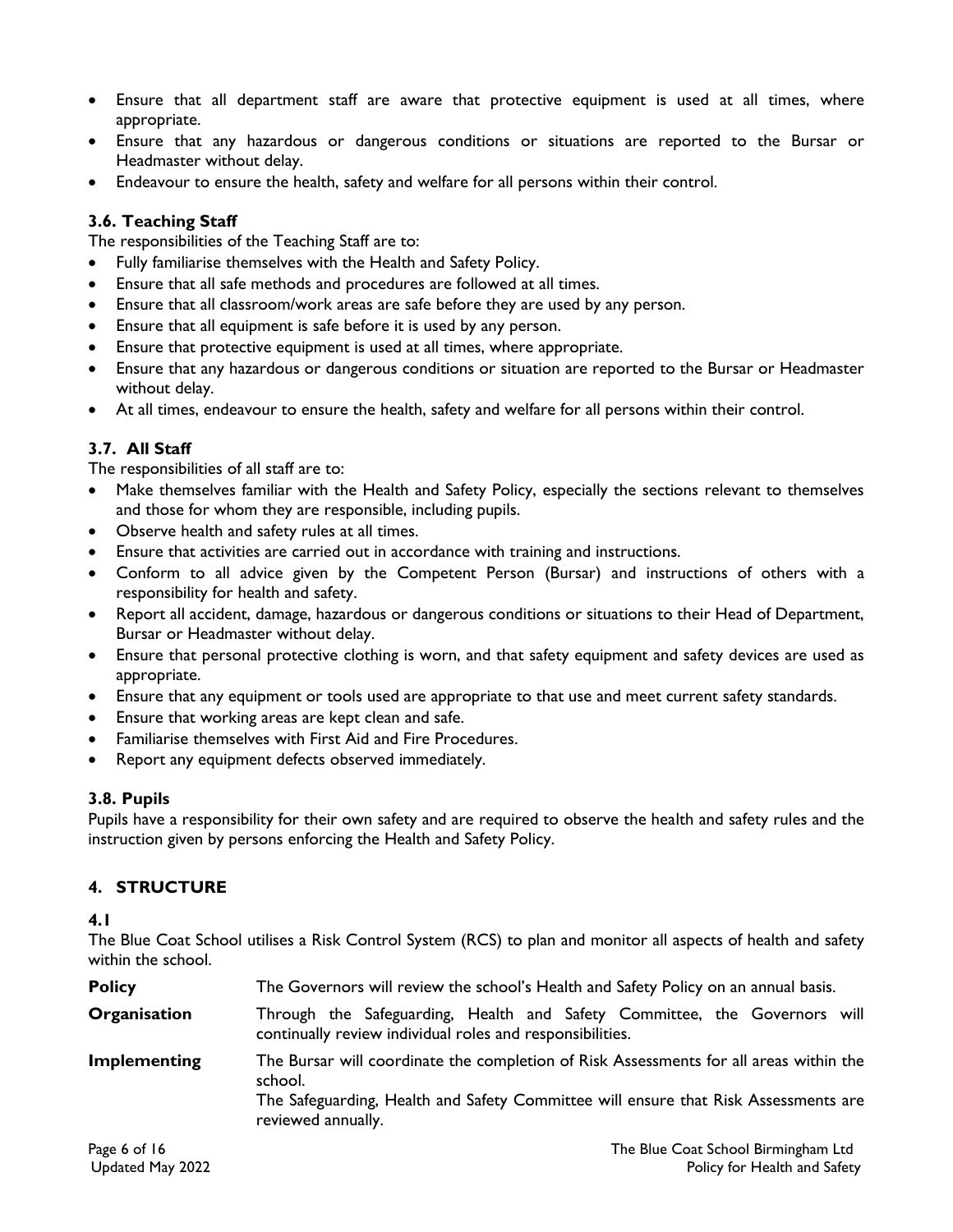As part of the Risk Assessment process, the Bursar will ensure that all hazards within the area being assessed are identified. The risk will be assessed and appropriate risk control measures will be implemented.

Copies of major Risk Assessments are centrally held electronically and may be accessed by any member of staff.

**Monitoring** The Safeguarding, Health and Safety Committee will monitor performance by:

- Ensuring that Risk Assessments are reviewed annually
- Ensuring that all site inspection reports undertaken by either the Bursar or qualified professional safety inspectors, are reviewed annually and that any recommendations are acted upon. This includes PAT testing, fire alarm maintenance, extinguisher testing, electrical certification, environmental health and swimming pool inspection
- Reviewing the School Accident Books for all serious accidents
- Reviewing any matters relating to Safeguarding Children and Child Protection
- Reviewing any matters relating to trips, outings or off-site visits
- Reviewing feedback from members of staff

## **5. METHODS AND PROCEDURES**

#### **5.1. Safe Systems**

#### **5.1.1**

Heads of Department/Faculty Leaders have devised safe systems of work, where appropriate, for their departments. The aim of these systems is to minimise the risk of accident or injury to both pupils and staff when working in their particular department. This includes the Forest School provision led by the Outdoor Learning Co-ordinator.

## **5.1.2**

The systems will have taken into account the following principles as far as reasonably practicable:-

- The layout of the work and the use of the working areas will allow safe access to, and egress from, the areas involved.
- Analysis of the tasks involved, including safety analysis and the provision of clear instructions.
- Where appropriate, details of the correct sequence of operations involved.
- Identification of safe procedures, both routine and emergency.
- Written procedures for the operation of potentially hazardous machinery or for the use of potentially hazardous materials.

#### **5.1.3**

Health and Safety is a standing agenda item at all staff meetings including meetings of SLT so that staff can raise any concerns identified and be informed about any current issues.

## **5.1.4**

The Blue Coat School will always seek to maintain a well-managed work environment, in which all reasonably practicable steps will be made to keep work related stress to a minimum. Where stress factors are identified, the school aims to work with employees to ensure that appropriate steps are taken to reduce and manage stress.

#### **5.2. Training**

## **5.2.1**

All teaching staff are trained teachers. Additional training and guidance as to specific requirements will be given either by reference to this Health and Safety Policy or by other means as deemed appropriate.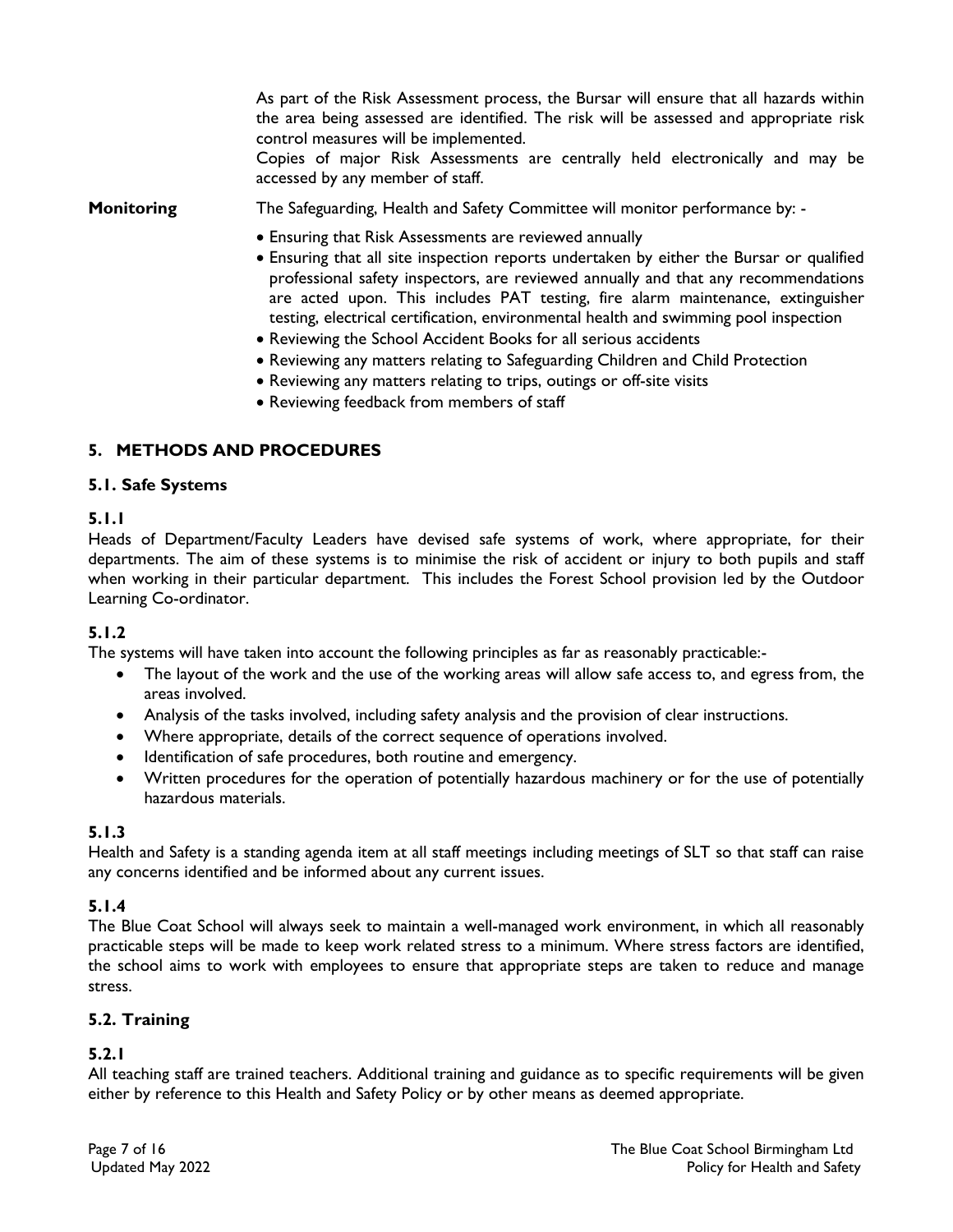## **5.2.2**

All staff receive induction training in line with the school's induction programme. Ancillary, ground and maintenance staff etc will be given additional training, as necessary, appropriate to the tasks that they are to fulfil. In all cases the training will be adequate such that, following training, staff will be competent to carry out the tasks for which they have been engaged, including the assessment of risks.

## **5.2.3**

All employees will be informed about, and trained in, all appropriate health and safety matters including exposure to any identified risks. Such information and training will be given in the event of there being a change in circumstances affecting health and safety, and otherwise will be adapted and repeated periodically where appropriate. Training, whenever possible, will be conducted during working hours.

## **5.2.4**

All staff will receive appropriate training in the need for, and completion of, all risk assessments necessary to ensure a safe and secure working environment at The Blue Coat School.

## **5.3. Safeguarding**

All matters relating to safeguarding are included in the comprehensive Safeguarding and Child Protection Policy which should be read in conjunction with this Health and Safety Policy.

## **5.4. Violence at Work**

There are no circumstances in which violent, aggressive or abusive behaviour towards any member of staff is acceptable, and no member of staff will be expected to accept exposure to such behaviour as part of their job.

## **5.5. Playground Safety**

## **5.5.1**

Duty Rotas are in place to ensure that adequate playground supervision is available at all times. Staff ensure that pupils have a satisfactory amount of freedom in the playground, commensurate with enjoying a healthy and safe environment.

## **5.5.2**

If a member of staff identifies an area of the school grounds that has become unsafe, it is his or her responsibility to report it to the Estate Team who will designate it as 'out of bounds', report it and ensure that it is not used until it is declared safe, following remedial work.

## **5.5.3**

Certain age groups play in an area which is more enclosed to ensure that staff are able to provide adequate supervision. Higher staff:pupil ratios are used for the Pre-Prep Duty Rotas to reflect the ages of the children.

## **5.5.4**

In all cases the School ensures that members of staff supervising the playground activities are competent to undertake the task.

## **5.5.5**

The Estate Team will inspect the playground equipment weekly to ensure it is safe to use, taking appropriate action when required.

## **5.6. Forest School**

## **5.6.1**

A comprehensive Forest School Risk Assessment is followed by all users of Forest School. Only those staff who are Forest School trained undertake Forest School activities. Other users of Forest School use it for activities such as minibeast hunts, stories or outdoor learning. Children are fully supervised whilst using the Forest School area and in accordance with staff:pupil ratios for Pre-Prep children.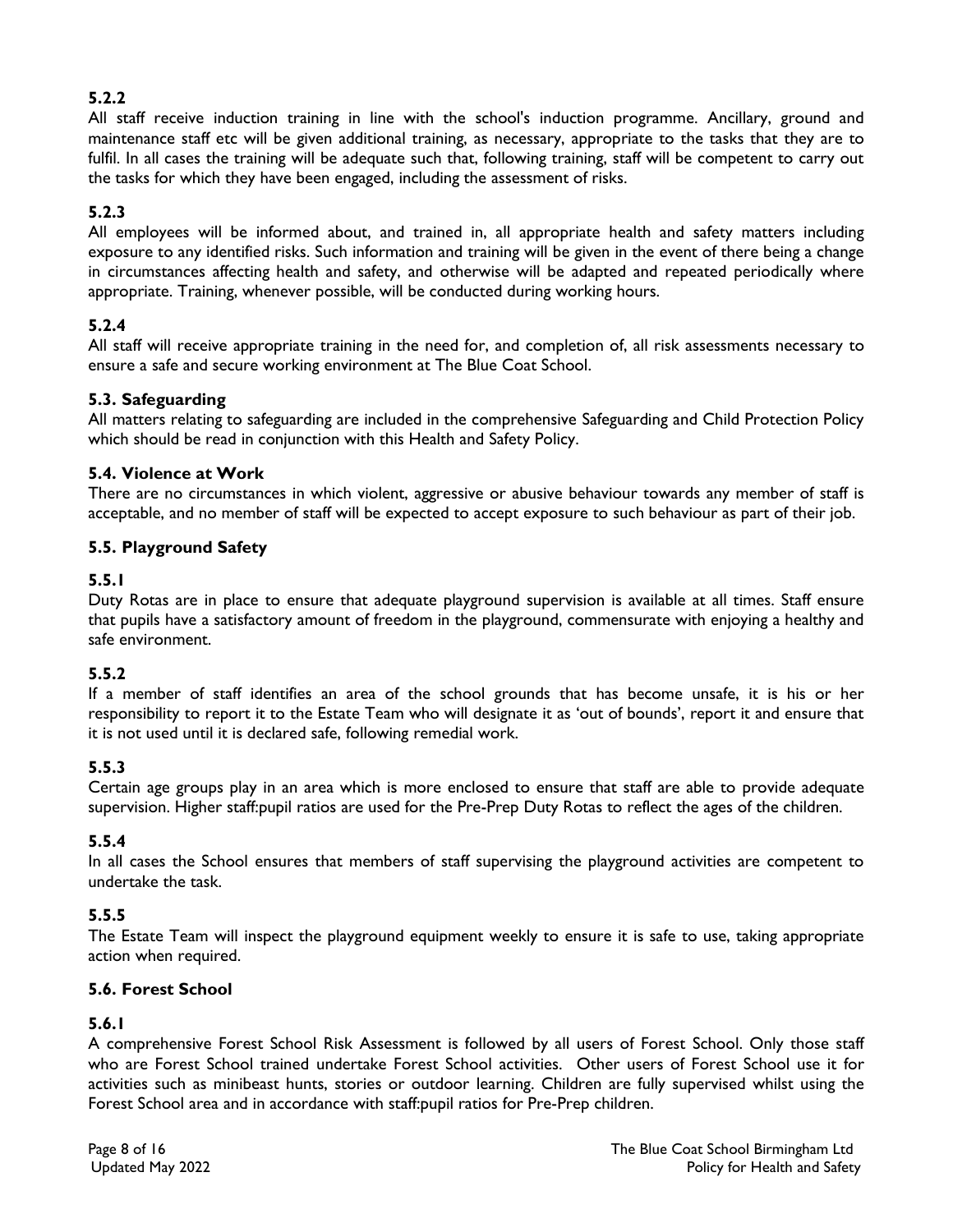## **5.6.2**

Forest School is not used if a member of staff identifies an area that has become unsafe, and the member of staff ensures that this is reported to a member of the Estate Team and the Outdoor Learning Co-ordinator. The Estate Team will designate it as 'out of bounds' and ensure that it is not used until it is declared safe, following remedial work.

## **5.7. Sport including Swimming**

## **5.7.1**

Sport, including swimming in the school is coordinated and organised by the Director of Sport who is supported by the Head of Boys' Games, the Head of Girls' Games and the Lead Swimming Coach. A full policy for sporting activities has been devised. Staff are generally trained for supervising and refereeing the various sports for which they have responsibility and the school ensures that staff are competent to supervise the sport that they are controlling. Most of the Swimming and PE teachers have a National Rescue Award for Swimming Teachers and Coaches and Emergency First Aid at Work qualifications. One of the PE members of staff has the SSTA Level 2 Swimming Safety Award.

## **5.7.2**

Risk assessments are completed for swimming activities and sport activities which are reviewed at least annually.

## **5.7.3**

Pupils who do not bring a note to school stating a reason why they should not participate in the lesson, will be expected to participate in the lesson. The only exception to this will be in a situation where injury or illness has occurred during the day when pupils will be excused from the lesson.

## **5.7.4**

For all sports, the school requires that the relevant protective equipment be worn. Earrings must be removed, and sleepers taped over.

## **5.7.5**

In the event of injury in sport activities, other than minor scrapes and bumps, the School Matron or deputy will assist with administering first aid. If the pupil involved is mobile, then he or she will be accompanied to the Health Centre. If the injury is more serious, then the School Matron will be contacted and will attend the injured person at the scene of the accident. The School Matron can be contacted by internal phone or mobile telephone as necessary. In the event of further action being required the School Matron will contact the ambulance service.

## **5.8. The School Hall, Chapel and Sports Hall**

## **5.8.1**

The School Hall, Chapel and Sports Hall are used by the school for assemblies, drama, sport and other activities. School pupils are not permitted into these areas without the prior knowledge of a member of staff.

## **5.8.2 Equipment**

All equipment in these areas is checked annually by an outside contractor to ensure that it is safe to use. Additionally, equipment is checked by staff prior to use. Whenever there is doubt about equipment, it is not used until such time as it has been repaired or replaced.

## **5.8.3 Injury Procedures**

In the event of injury, first aid will be administered by the member of staff present provided that the member of staff is qualified to do this. If necessary, the School Matron will be contacted to assist as appropriate.

## **5.8.4 Use by others**

When the Sports Hall is used by others it is always by prior arrangement and it is their responsibility to ensure the activity is duly risk assessed. Similarly, all health and safety aspects are their responsibility. This is detailed in the signed Hire Agreement.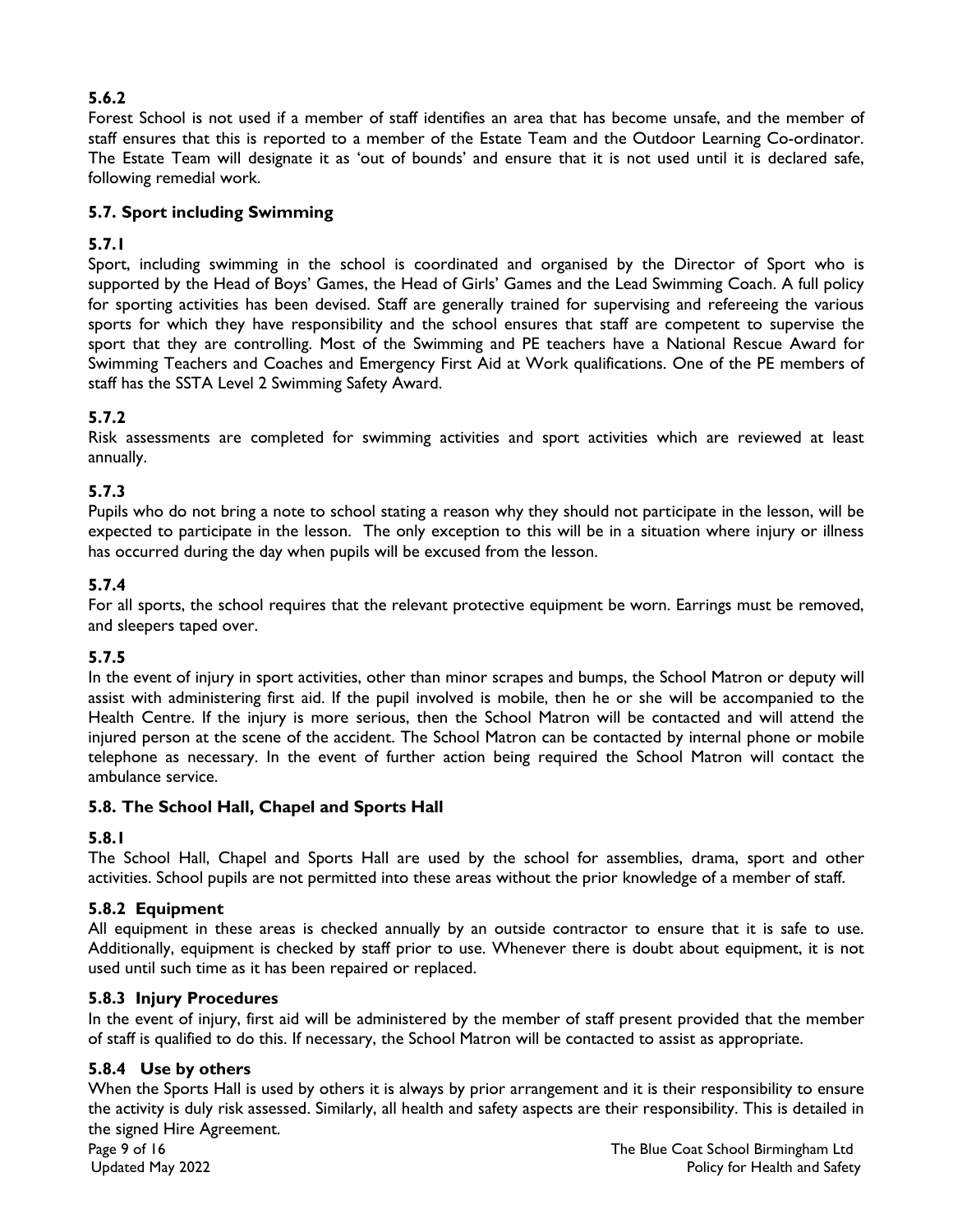## **5.9. Fire (please refer to the Fire Safety Policy)**

## **5.9.1**

The school is regularly inspected to ensure that it complies with all relevant fire safety requirements. A Fire Risk Assessment is completed regularly to ensure compliance with the Regulatory Reform (Fire Safety) Order 2005. This was last completed in November 2019.

## **5.9.2**

Fire Procedures are posted in all classrooms with specific instructions as to the route to be followed in the event of fire. Details of assembly points are included in Fire Procedure instructions. At the beginning of each term all pupils are instructed in the action to be taken in the event of fire. Fire practices are carried out each term for pupils and these practices are recorded in the Fire Log.

## **5.9.3**

Further details about the Fire Safety Procedures are set out in the School's Fire Safety Policy.

## **5.10. Smoking and Vaping Policy**

All staff, parents, pupils and visitors are made aware that smoking, vaping and e-cigarettes are not allowed anywhere on the school campus.

## **5.11. Trips, Outings and Off-Site Visits**

The health and safety provisions for trips, outings and off-site visits are set out in the relevant polices for Prep and for Pre-Prep respectively.

## **5.12. Minibus**

Further details about the safe operation of minibuses are set out in the School's Minibus Policy.

## **5.13. First Aid and Medicine Control**

Further details about first aid and health are set out in the School's First Aid and Health Policy.

## **5.14. Catering**

The school has contracted out its catering activities to Holroyd Howe. Holroyd Howe are responsible for Risk Assessments and any environmental health considerations.

## **5.15. Safe Place of Work**

## **5.15.1**

Cleaning in the school is carried out by the school's own staff according to the proscribed schedules.

## **5.15.2**

The Bursar ensures that suppliers provide required information for the correct usage and handling of the cleaning products. All COSHH Data is recorded. Staff are informed and sign the awareness sheet. Cupboards containing cleaning materials are locked when not in use.

## **5.16. Slips, trips and falls**

Slips, trips and falls are best prevented by good housekeeping. All areas are well lit, including stairs. Cables and leads are secured and not left trailing. Staff are reminded to keep work areas and walkways clear. Deliveries are stored immediately. All staff are expected to monitor the site for potential hazards and report or remove as appropriate.

## **5.17. Control of Vehicles**

Control of vehicles is of paramount importance within the school's site. Drivers are required to control the speed of vehicles in the grounds. The following rules must be observed at all times:

- Speed must be kept to a minimum.
- Drivers are required to observe the one-way system in the grounds.
- Care is to be exercised at all times as there may be children or adults crossing roadways.
- Parking is only permitted in designated areas.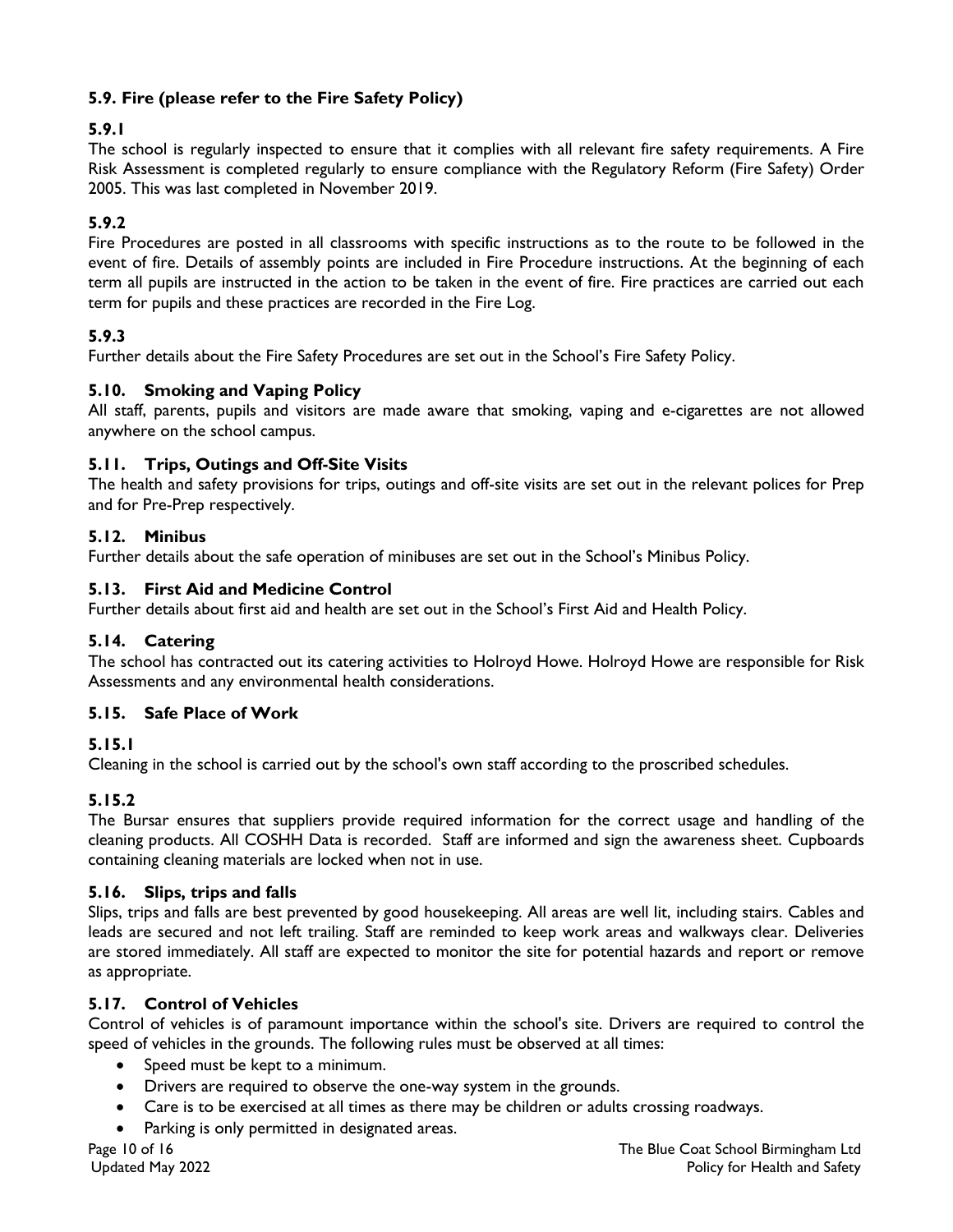## **5.18. Site Security**

## **5.18.1**

The school has taken all reasonable steps to prevent unauthorised entry into its premises. The entrance gates are closed for much of the school day. They are opened by a member of the admin team who views the entrance gates on screen using the CCTV link. Prospective visitors use the intercom to request access. Exit from the school campus is via electronic gates which respond to vehicle presence. These gates are also monitored with CCTV. In order to maximise the security, all buildings, other than Main Reception can only be accessed via coded key pads. Staff are required to be vigilant at all times and to challenge any person who is not known to establish whether or not they should be on the school premises.

## **5.18.2**

Visitors are required to report to Reception on arrival and are issued with a badge to establish their identity to staff.

## **5.18.3**

Security of certain buildings out of school hours is assisted by the installation of Intruder Alarms.

## **5.19. Machinery and Plant**

Maintenance on all the school equipment is carried out on a regular basis to ensure that the school complies with its obligations under section 2(2)(a) of the 'Health and Safety at Work Act 1974' and PUWER 1998 (Provision and Use of Workplace Equipment Regs 1998). The inspections and checks include:

- Inspection of Guards and Mechanical Equipment by Ground Staff, Maintenance Staff and Teaching Staff before use.
- Annual checks on portable electrical equipment.
- Annual service of heating equipment.
- Annual service of fire extinguishers.
- Servicing of fire alarm system under contract.
- Servicing of catering equipment under contract.
- Servicing of school equipment such as tiered seating.
- Five yearly check of fixed electrical wiring.

## **5.20. Environmental Control**

## **5.20.1 Classrooms and General Areas**

Conditions in these areas are monitored regularly to ensure that temperature, ventilation and lighting are adequate for the purpose to which the areas are put. The school endeavours to ensure that all areas are in line with the requirements in the educational sector.

## **5.20.2 Art Room, Design Technology and Science Laboratory**

Conditions in these areas are monitored closely to ensure that they do not become contaminated when using substances that may be controlled under the 'Control of Substances Hazardous to Health Regulations 2004'. These areas use filtered ventilation and local exhaust ventilation as necessary.

## **5.20.3 Kitchens**

The kitchen is fitted with an extract ventilation system to ensure that conditions in this area remain satisfactory for personnel.

## **5.21 Noise**

## **5.21.1**

The school regards noise as a very important issue and takes the following action in order to minimise its effect:

- Installations and equipment are looked at carefully to establish whether reductions in noise levels can be made by isolation, damping, absorption and insulation.
- Where it is not possible or practical to control by these methods, hearing protectors will be used.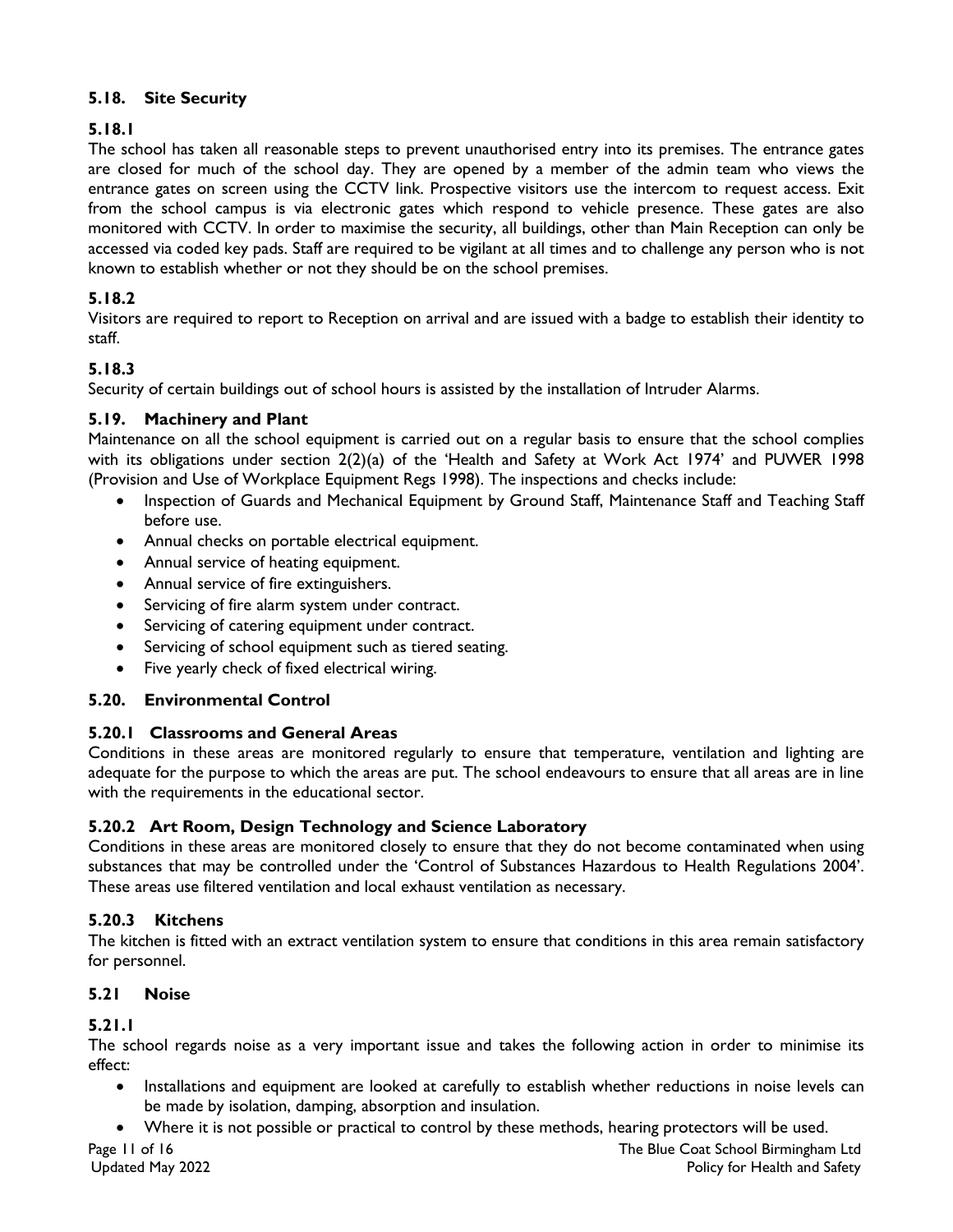## **5.21.2**

Noise assessments will be carried out by the Bursar with assistance from other personnel as appropriate. If it is found that there is a particularly severe problem, Noise specialists will be called in to do an in-depth survey and propose remedies to counteract the problem.

## **5.22 Vibration**

## **5.22.1**

The school is aware of its responsibilities under the 'Control of Vibration at Work Regulations 2005' and takes the following action to minimise the effect of vibration on employees:

- Equipment is selected carefully to ensure that the vibration level is as low as possible.
- Vibration levels will be established by reference to manufacturers' published data or by comparison with similar machinery.
- Exposure time by employees will be established which should enable an assessment to be made to establish whether or not vibration exposure is satisfactory.

## **5.22.2**

If a suitable assessment by the above means does not indicate that the levels are well below the Exposure Action Value (permitted use time) or a problem is clearly evident, then vibration specialists will be called in to carry out an appropriate survey and introduce an appropriate management plan which will include the consideration of health surveillance.

## **5.23. Waste Disposal**

## **5.23.1**

The disposal of general waste is carried out in the usual manner by Biffa Waste. Food waste is also disposed of by Biffa Waste.

## **5.23.2**

Where there is a requirement to dispose of chemicals, due account of the provisions of the 'Environmental Protection Act 1990' and the 'Control of Pollution Regulations 2010', will be taken and specialist contractors will be employed.

## **5.23.3**

Where there is a requirement to dispose of electrical waste, due to the provisions of the Waste Electrical and Electronic Equipment (WEEE) recycling regulations 2013 specialist contractors will be employed.

## **5.23.4**

The following procedures are in place for the storage of waste:

- Main waste bins are kept away from buildings and kept in a compound.
- Waste bins are cleaned during holiday periods to avoid attraction of rodents.

## **5.24 Reporting Procedures - Accidents and Near Misses**

The procedures in use are in line with the 'Reporting of Injuries, Diseases and Dangerous Occurrences Regulations 2013'. Please refer to the First Aid and Health Policy for details.

## **5.25 Hazardous Substances**

## **5.25.1**

Where substances are used (and stored) that may be controlled under specific regulations e.g. Control of Substances Hazardous to Health (COSHH) 2002 the procedures are as follows:

a) Listing of Substances being used to establish whether they come under COSHH Regulations.

b) Carry out a COSHH Assessment having regard to the following points:

- Prevention or Control ideally prevention by substitution of a non-controlled substance, but if not possible control.
- Control Measures to be adopted.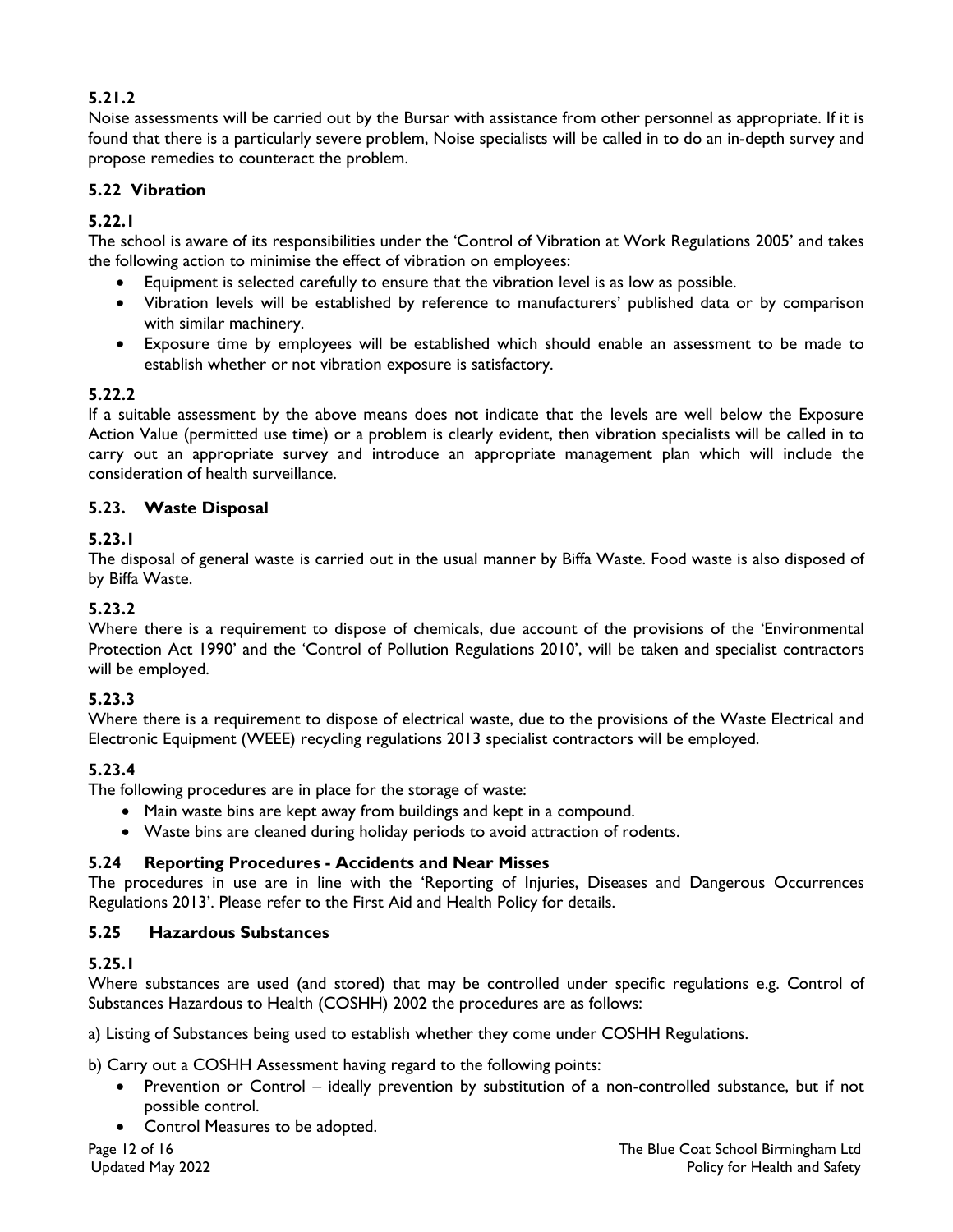- Maintenance of the Control Measures.
- Monitor the situation to establish that the measures are effective.
- Undertake health surveillance where relevant.
- Carry out instruction and training to ensure the following are understood:
	- Use of the substances, their handling, storage and disposal
	- **Emergency Procedures**
	- Methods of Control
	- Use of personal protective equipment

c) Record all information on the relevant assessment form.

## **5.25.2**

All Cleaning and Estate Staff have received COSHH training.

## **5.25.3**

A COSHH Assessment would be carried out by the Bursar with assistance from other personnel as required.

## **5.26 Asbestos Management**

## **5.26.1**

The issues relating to Asbestos are covered by special statutory regulations which are outside the scope of COSHH. The school has an Asbestos Register in place, completed by a specialist contractor, and held by the Bursar. Any contractor undertaking work in the small areas within any building where there is evidence of asbestos are provided with detail and briefed on the contents of the Asbestos Report for the school.

## **5.26.2**

The Bursar is responsible for ensuring that due regard is had to the safe management of asbestos including arranging for periodic surveys of asbestos. The Bursar is also responsible for ensuring that any work undertaken on the school campus is carried out safely with regard to asbestos management. Further details about the management of asbestos are set out in the School's Asbestos Management Policy.

## **5.27 Radon Gas**

Radon is a naturally occurring radioactive gas that escapes from the ground and can accumulate inside buildings. Long term exposure to elevated levels of radon can result in lung cancer. The map published by Public Health England shows that the School is not in an area that is significantly impacted by this gas, nor does the School have any basements to its buildings which can be an additional risk factor. A Risk Assessment for this gas is filed with the Estates and Compliance Manager dated September 2020. The next Risk Assessment and evaluation of the risks due to radon will be completed in 2030, or sooner if new information becomes available.

## **5.28 Personal Protective Equipment**

There are certain activities where hazards cannot be eliminated by other means and Personal Protective Equipment (PPE) is the only method of controlling the risk. Under the 'Personal Protective Equipment at Work Regulations l992' the following procedure will apply by the school:

- Provide suitable PPE
- Assess present PPE
- Maintain PPE
- Provide accommodation for PPE
- Ensure PPE is compatible
- Replace PPE where lost or damaged
- Ensure PPE is used properly through instruction and training of staff

Under the same Regulations, Staff will:

- Use the PPE correctly
- Always wear PPE
- Report any loss or defect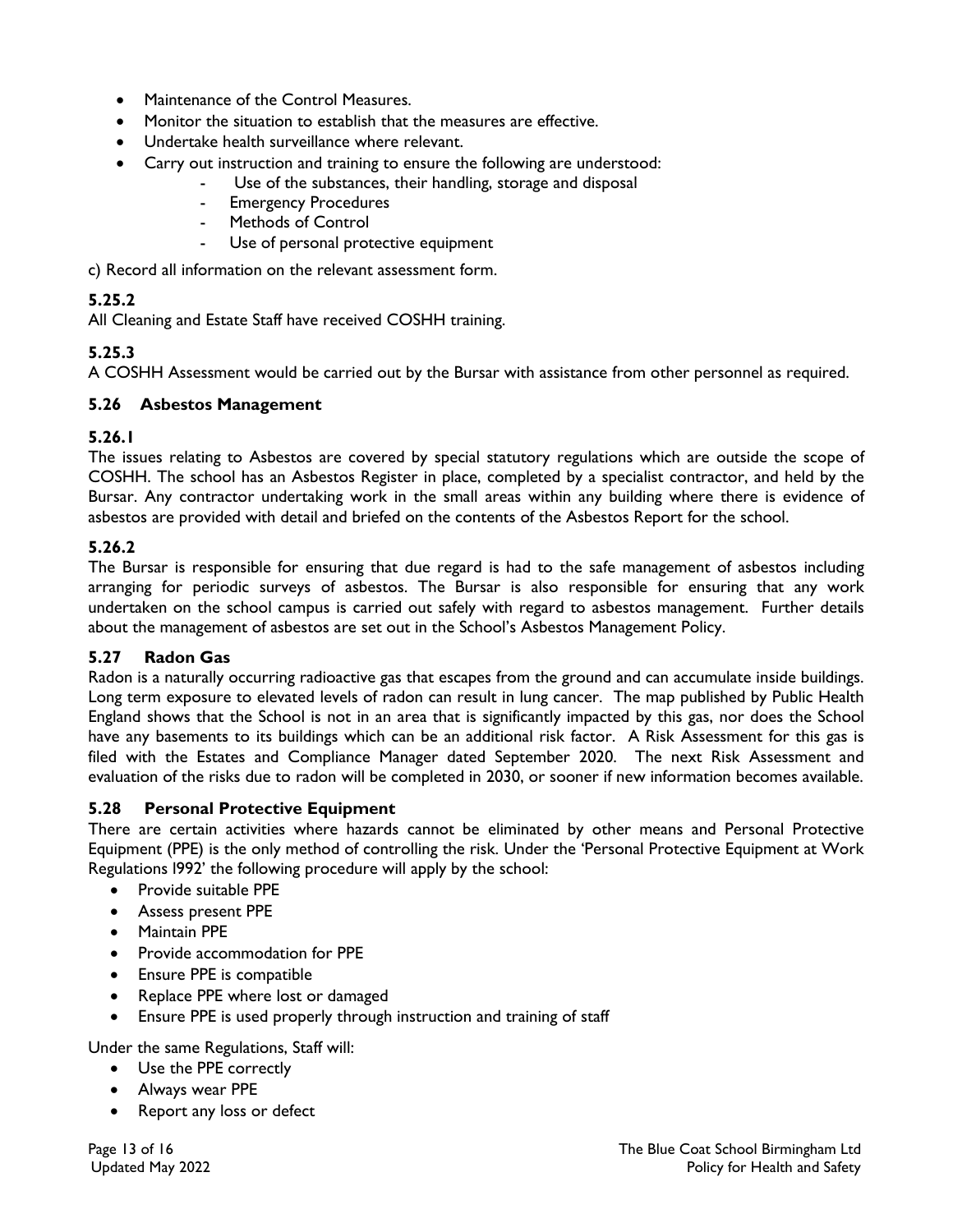## **5.29 Display Screen Equipment**

The school, in line with the 'Display Screen Equipment Regulations l992', carries out the following procedures where equipment is used that comes under the regulations:

- Assess the operator of the display screen equipment to establish if the operator is classified as a 'user' under the regulations.
- If there is a user of regulated equipment, carry out an analysis of the work station to assess risks to Health and Safety such as eye strain etc. A 'work station' includes display screen equipment, ancillaries, chairs, desks and immediate surrounding environment.
- Implement any requirements established as above.
- Plan or adjust activities of the user to ensure that work is interrupted by breaks or changes of activity. The recommendations are that there should be a maximum usage of 50 minutes in every hour.
- Provide eye and eyesight tests for the user or any person about to become a user.
- Provide appropriate eye and eyesight corrective appliances (basic frames and lenses) if the test shows that these are required for display screen work.
- Train the user or any person about to become a user on the Health and Safety aspects concerned with the use of the work station.

## **5.30 Risk Assessments**

Risk Assessments will be carried out on all hazardous work activities in line with the requirements of the 'Management of Health and Safety at Work Regulations l999'. The Assessment will establish the following:

- The hazards associated with a particular activity.
- The potential frequency and severity of an accident.
- The control measures being employed to minimise the risk of an accident occurring.
- Any further action to be taken to adequately control the hazard.

The assessments will be carried out by the Bursar with assistance from other personnel as required.

## **5.31 Manual Handling**

The school is aware of its obligations under the 'Manual Handling Operations Regulations l992' and where there is a possibility of injury being caused the following action will be taken in line with the Regulations:

- Manual handling activities involving risk, so far as reasonably practicable, will be eliminated or moved by a mechanised process.
- Where activities involving risk cannot be avoided, they will be subject to an assessment.
- The risk of injury will be reduced as far as reasonably possible by:
	- assistance from other personnel
	- use of sack barrows or other similar equipment.

All personnel are required to exercise discretion when lifting any object. The initial responsibility for assessing any manual handling implications rests with the person lifting the object.

## **5.32 Work at Height**

The school is aware of the requirement to control work at height in order to comply with the requirements of the 'Work at Height Regulations 2005'. The regulations apply to all work at height where there is a risk of a fall that may cause injury and there is no minimum height at which they become effective. They apply to all access equipment which covers ladders and stepladders as well as more advanced equipment such as scaffolding and mobile access equipment.

In order to ensure that the school complies with these regulations, the following will be taken into account:

- Work at height will be properly planned and organised.
- Those involved in work at height will be properly trained and competent.
- A Risk Assessment will be carried out to establish the correct access equipment.
- Equipment for work at height will be properly inspected and maintained.
- In addition, risks due to work on or near fragile surfaces will be properly controlled.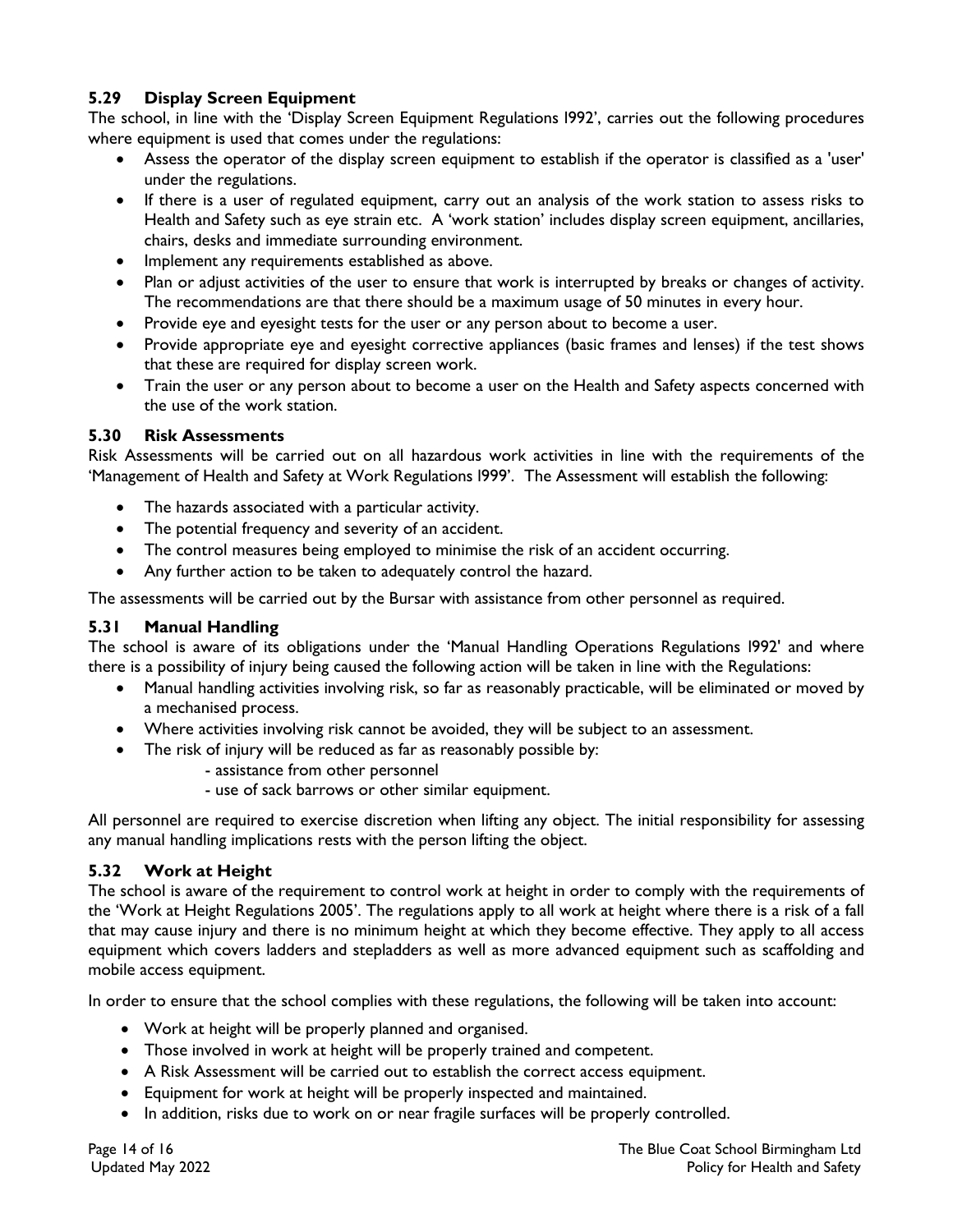The school will further comply with the Work at Height Regulations by taking account of the following:

- Avoiding work at height if reasonable to do so.
- Using work equipment or other measures to prevent falls where work at height cannot be avoided.
- Where the risk of a fall cannot be eliminated, using work equipment or other measures to minimise the distance and consequences of a fall.

## **5.33 Legionnaires Disease and Water Testing**

The school will undertake to ensure compliance with the relevant legislation with regard to the Control of Legionella in hot and cold water systems for all pupils and employees and to ensure best practice by extending the arrangements as far as is reasonably practicable to others who may also be affected by activities at the school. The school will ensure the campus has a completed risk assessment and management plan which is updated as required. Further details are set out in the School's Legionella Policy.

#### **5.34 Pool Maintenance**

The school has developed a written Pool Safety Operating Procedure (PSOP) which consists of the normal operating plan (NOP) and the Emergency Action Plan (EAP) for the pool, changing facilities and the associated plant and equipment. The plans are kept as written documents and stored electronically. These are reviewed yearly or upon any significant changes. The School also keeps a record of all the water tests, services and filtration replacements. These are associated with procedures to close the pool should it be necessary.

#### **5.35 Control of Contractors**

The school is aware of its obligations under the 'Health and Safety at Work Act l974' in so far as it applies to contractors on the school premises.

In order to meet these obligations the school exercises control over contractors in the following way:

#### **5.35.1 Identification of suitable bidders**

The following items will be taken into account:

- Adequacy of Health and Safety Policy
- Control structure
- Safe systems of work in operation
- Training standards

#### **5.35.2 Identification of hazards in the specification**

The contractor will be required to demonstrate that these hazards have been adequately taken into account. Apart from normal site hazards the following will also be considered:

- Special hazards applicable e.g. Asbestos
- Safe access to/egress from the site
- Confined space entry
- Chemical storage
- Occupational health risks including noise
- Possible safeguarding risks associated with any contractors.

#### **5.35.3 Appointment of contractor**

Based upon the best bid, taking into account all factors

#### **5.35.4 Acceptance by Contractor of School safety rules for the site**

Full list of Site Rules available for contractors.

#### **5.35.5 Control of Contractor on Site**

- Nomination of person to co-ordinate all health and safety aspects
- Pre-commencement meeting to establish Contractor Liaison Person
- Arrangement of regular progress meetings
- Regular inspection of contractor's operations
- Participation in site Safety Committee where applicable